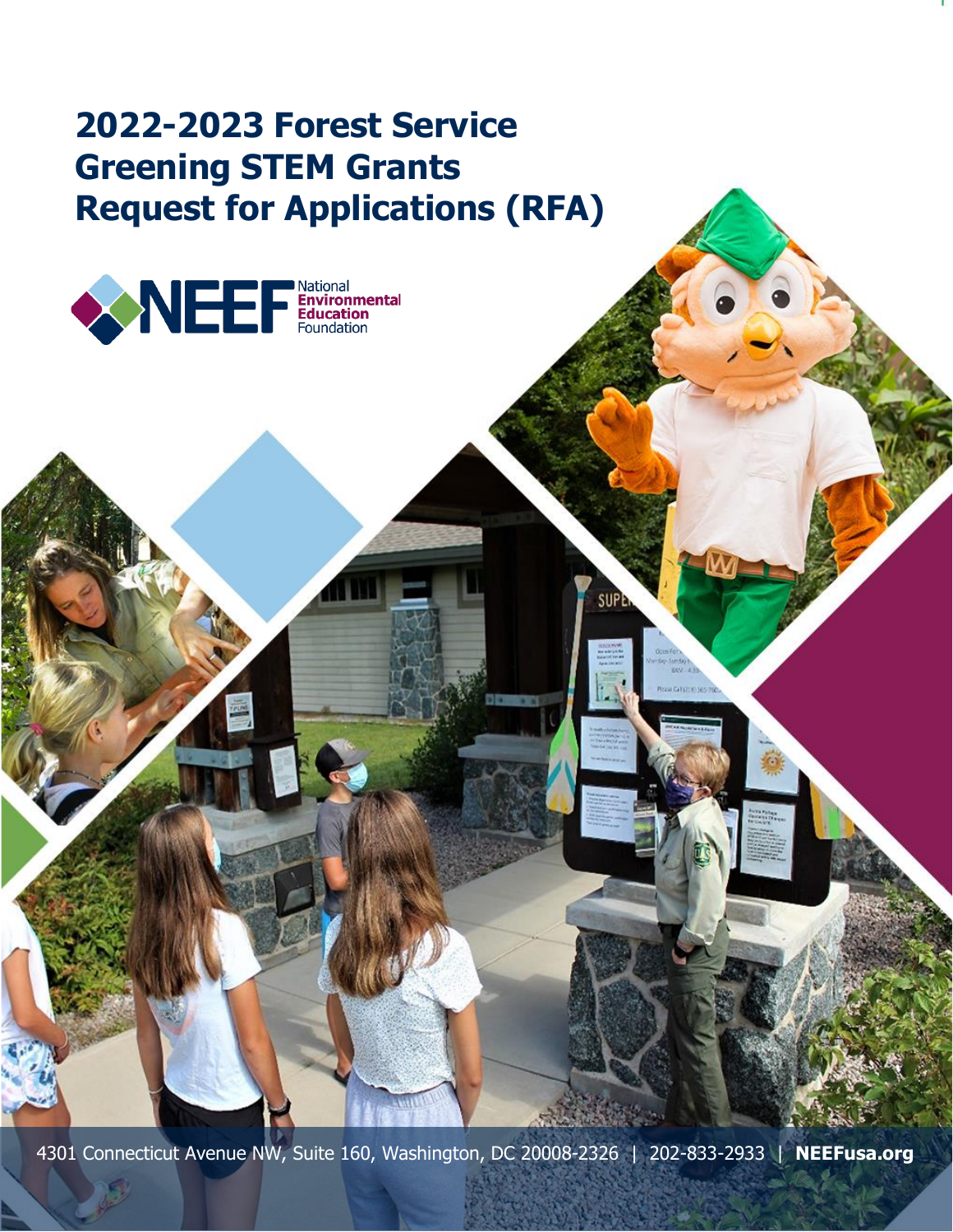

## **2022-2023 Greening STEM Grants**

Supported by the USDA Forest Service Issued by the USDA Forest Service and the National Environmental Education **Foundation** 

**Proposal Due Date:** April 30, 2022 at 11:59 pm Pacific Standard Time **Awardees Announced:** June 2022

**Contact:** Robert Sendrey, Program Director of Environmental Education, NEEF, [rsendrey@neefusa.org,](mailto:rsendrey@neefusa.org) Subject: FS Greening STEM Funding Question

**Forest Service Support:** Rachel Bayer, Environmental Education Specialist, USDA Forest Service, [Rachel.bayer@usda.gov,](mailto:Rachel.bayer@usda.gov) Subject: FS Greening STEM Funding Question

In 2020, the National Environmental Education Foundation (NEEF) collaborated with the USDA Forest Service (FS) to fund a Greening STEM Demonstration Project. The \$10.5K sponsorship award supported a holistic STEM program that infused agency science and resources into school curricula focused on student-directed investigations of relevant topics of research, local environmental issues, or problems affecting local public lands. The funding allowed for Forest Service staff to work alongside state foresters and formal and nonformal educators to design and deliver STEM programming that engaged youth in place-based citizen science and environmental monitoring. In 2021 three additional Greening STEM grants were awarded.

The FS continues to collaborate with NEEF to build the capacity of FS units (including institutions in the State & Private Forestry network, such as state forests) to use components of NEEF's Greening STEM model ([www.neefusa.org/greening-stem\)](http://www.neefusa.org/greening-stem) to design and deliver STEM programming. This year, it is anticipated that there will be \$30,000 available to issue grants ranging from \$5,000 to \$10,000 each for projects during the 2022-2023 academic school year.

Through these FS Greening STEM grants, FS and NEEF seek to advance mutual STEM education goals by providing program participants with access to authentic STEM experiences that use the environment and the agency's unique mission—to sustain the health, diversity, and productivity of the Nation's forests and grasslands to meet the needs of present and future generations—as a context for engagement.

Programming funded by these grants will utilize STEM-focused content, instructional strategies, training approaches, and collaboration and dissemination technologies to assist school educators and staff in implementing and enhancing learning in and outside of the classroom, with a primary focus on FS-related subject matter. Following project completion, all resources and related content developed under these grants will be made available via NEEF's Greening STEM Hub. For examples of successful past projects check out NEEF's collection of project videos and educational resources at [www.neefusa.org/education/greening-stem.](http://www.neefusa.org/education/greening-stem)

This grant competition is open to all Forest Service units, institutions that manage public lands within the State & Private Forestry network, and partners. Applications must be submitted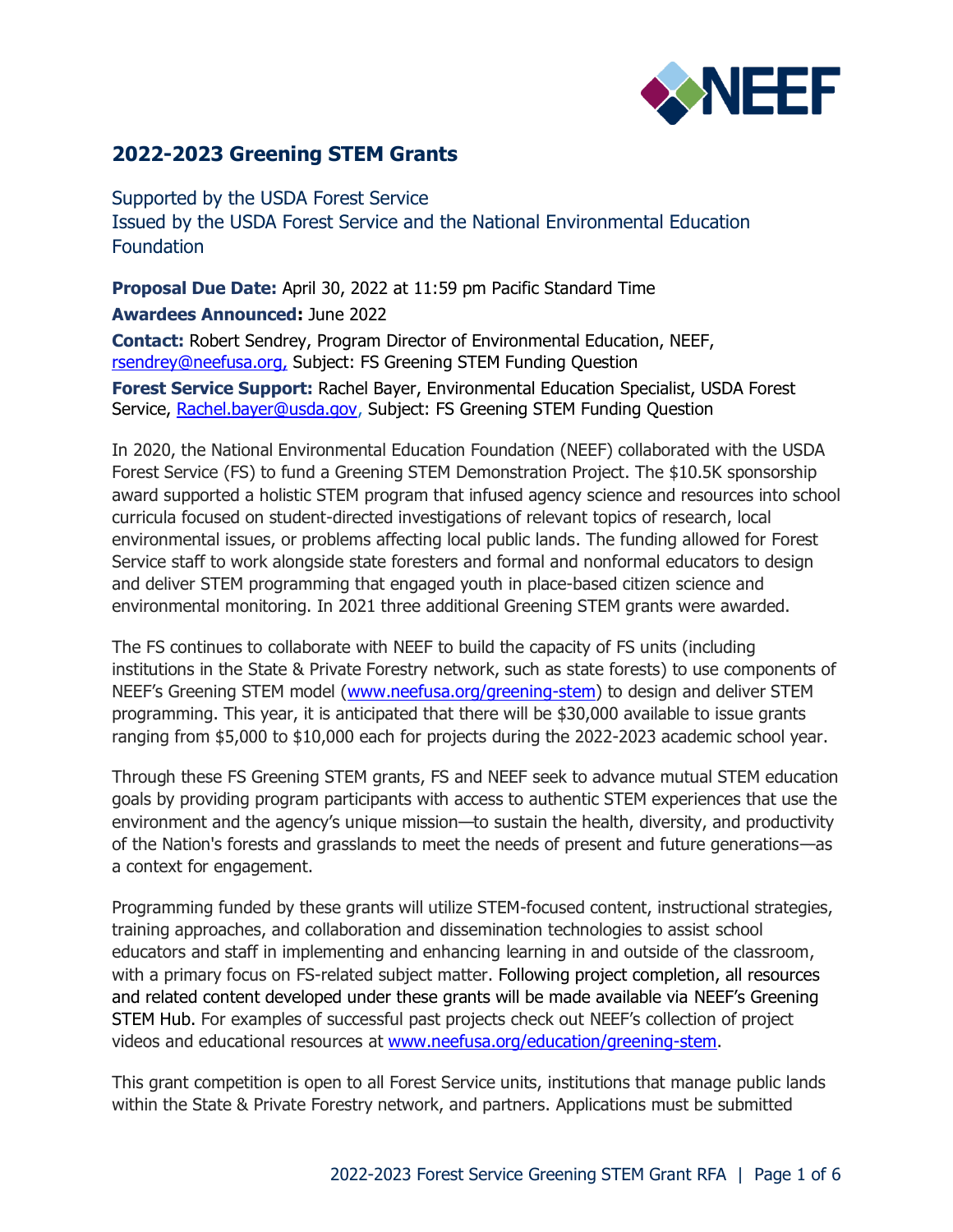

online by a Forest Service point of contact or their nonprofit partner. The application must demonstrate active and collaborative involvement by FS staff, a school or school district, and a community-based nonprofit organization.

# **Grant Program Priorities**

NEEF and FS aim to increase grantee teams' understanding of how to use STEM learning activities to address environmental challenges, engender stewardship, and forge lasting collaborations between FS sites and schools by:

- **bringing Greening STEM programming that includes citizen science or environmental** monitoring activities to middle to high school students;
- building the capacity of FS and formal and informal educators to offer high quality STEM programming that aligns with state education standards;
- **•** helping schools build a culture that values using the environment as a context for improving student learning and achievement;
- **EXECT** stimulating educational partnerships between the FS, schools, and community-based organizations that facilitate meaningful place-based learning experiences for students;
- engendering environmental stewardship through a learner-centered approach that encourages authentic problem-solving, collaboration, and leadership in planning and leading a learning expedition in public lands; and
- **•** increasing student interest in STEM content and natural resources careers through opportunities for engagement with FS science and staff.

# **Timeline**

#### Application Process

- March 15, 2022 Online applications open
- April 30, 2022 Grant applications are due
- May 2022 Review and grantee selection completed
- June 2022 Award announcement and distribution of funding

#### Grantee

- July 2022 June 2023 Grant performance period
- July 28, 2023 Grantee final reports due

## **Application Requirements**

The following sections outline what will be expected of applicants. All applications must be submitted using NEEF's [online grants portal.](https://www.grantinterface.com/Common/LogOn.aspx?eqs=OEpobC3UY-IJBz6shkZvJg2) If you have applied for a NEEF grant previously, please use your existing account. If in doubt, existing accounts can be **searched for** using a tax ID number (EIN). First time applicants will need to create an account.

Grant applications are due on **April 30, 2022,** by 11:59 PM PST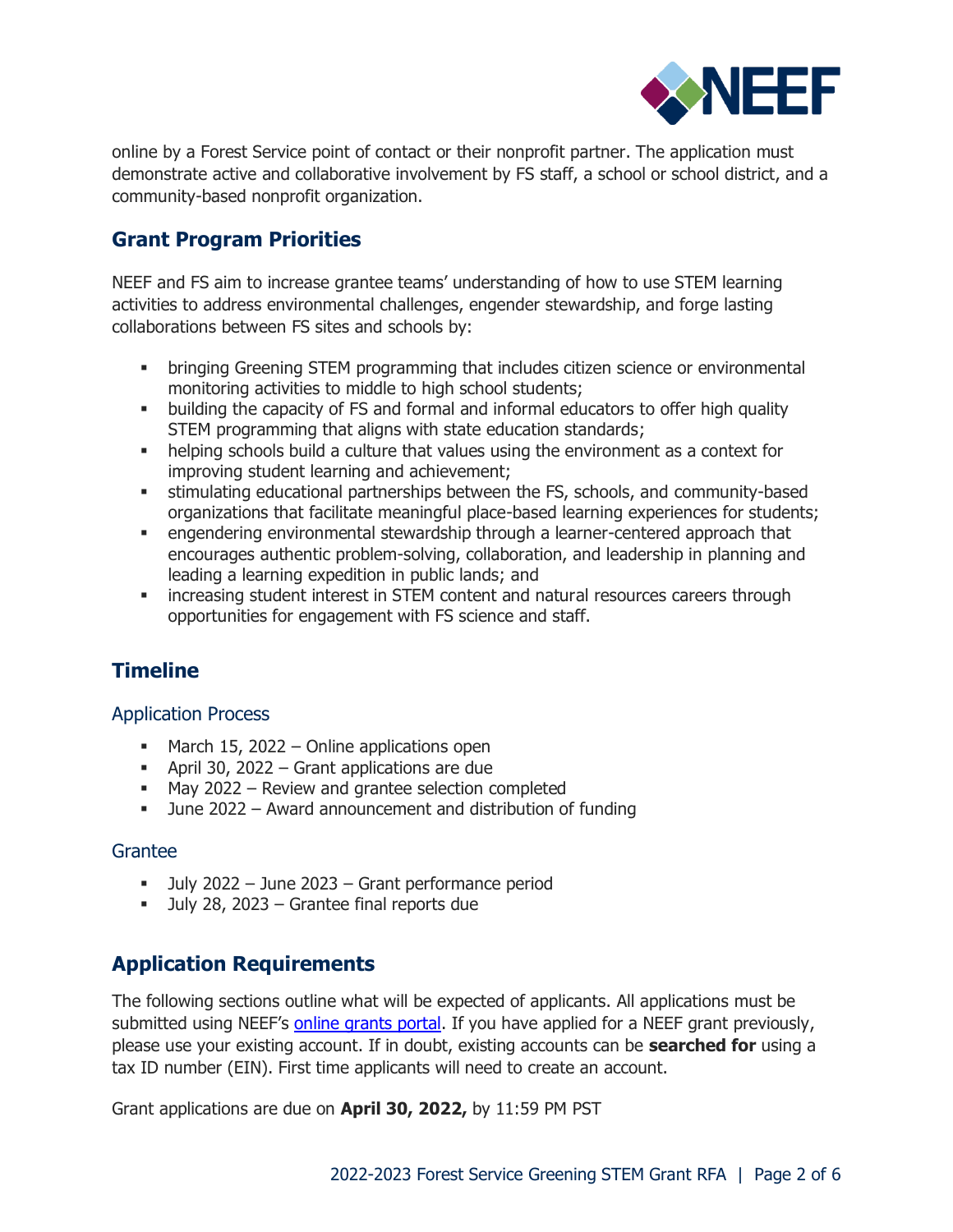

# **Eligibility**

This grant competition is open to all Forest Service units.

o **Please note: the FS unit is the official applicant responsible for the submission of their application, all required documents, and reports.**

# **Greening STEM Project Design Principles:**

The Greening STEM Model is an interdisciplinary and collaborative approach to teaching STEM subjects that uses the natural environment and real-world challenges to engage learners and deliver high-quality STEM education. The student's experiences and interests are at the center of learning as they explore STEM content and develop a 21st century skills set. Throughout the experience, students can be tasked with different levels of responsibility from working as a team on a project to planning and leading a learning expedition. By having autonomy to design and explore a question of interest related to local landscapes, students are offered opportunities for authentic problem-solving while making gains in environmental knowledge and fostering a stewardship ethic.

All FS Greening STEM Projects shall include elements of one or more of the Greening STEM Design Principles. These are: place-based learning, three-dimensional learning, project-based learning, and community-based learning.

- **Place-based learning elements: Students are encouraged to explore a topic of study,** issue, or problem through direct first-hand experience; collaboration between students interested in the same topic of study, issue, or problem is encouraged; facilitators (FS Project Lead, partners, educators) serve as connectors to existing ways to involve learners with the topics of interest.
- Three-dimensional learning elements: Exploration of anchoring phenomena encourages students to question assumptions and current understanding; STEM practices are used to motivate problem-solving; exploration of the anchoring phenomena leads to disciplinary core ideas; cross-cutting concepts are used to connect the anchoring phenomena to real world events.
- **•** Project-based learning elements: The learners are intellectually challenged by their project work; the nature of their project engaged learners over the course of days, weeks, or even months; real-world authenticity is simulated by the selection of tools, techniques, and technology used to explore the topic of study, issue, or problem; the students have an opportunity to share their work with audiences beyond their classroom.
- **EXEDENT** Community-based learning elements: The topic of inquiry is explored within a local cultural context; the learner is encouraged to understand the impacts of power and privilege involved in the topic of inquiry, issue, or problem; the learner is asked to consider which cultural knowledge sets and traditions are accounted for in the topic of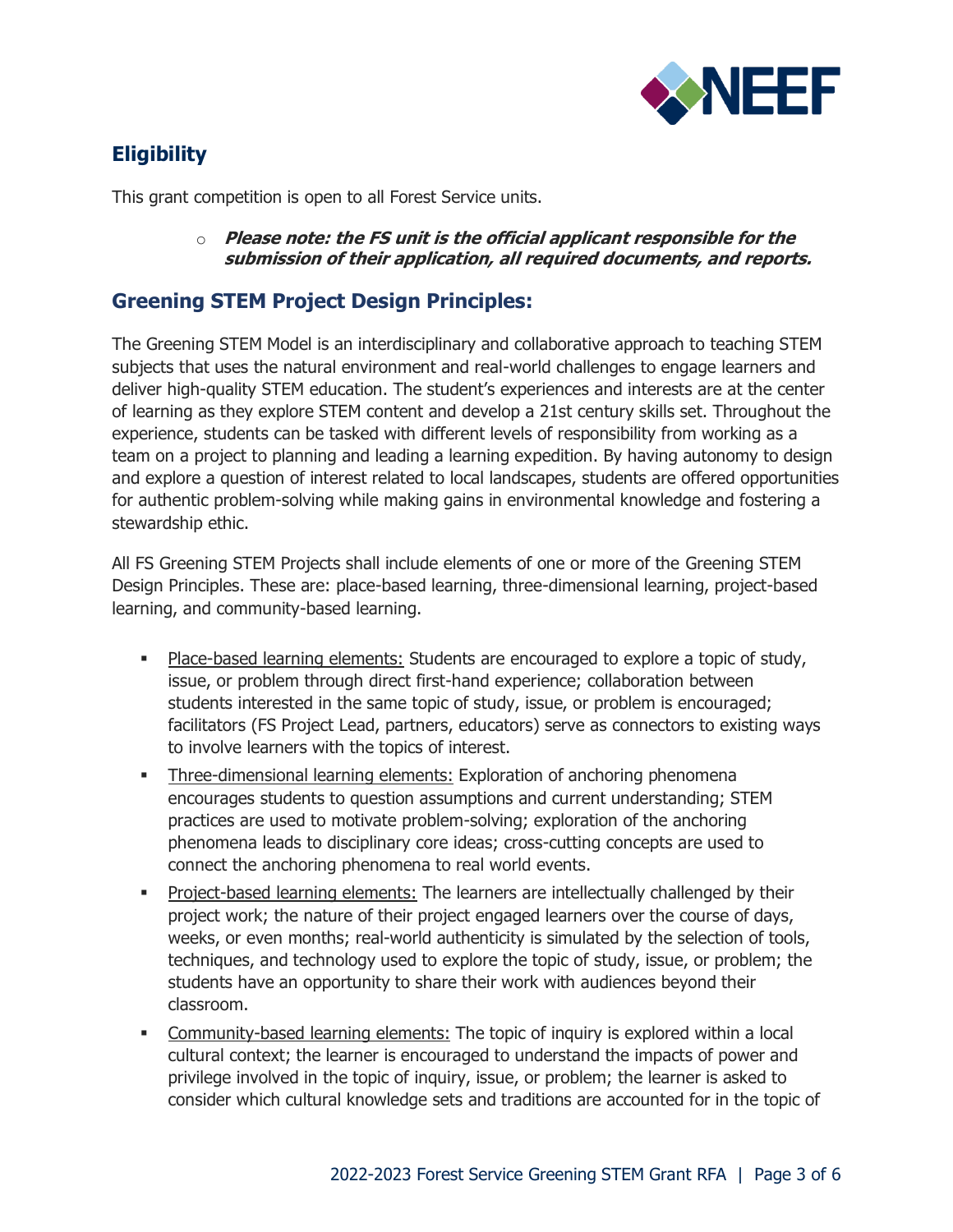

inquiry, as well which are not and the impacts exclusion mat have on current understanding of the topic, issue, or problem; students explore the role of equity in solutions that are acceptable for the affected community or communities.

#### **Funding Can Be Requested to Support:**

- Staff/personnel costs for partner project team members.
- Directly related travel costs for partner project team members
- Transportation costs for students and youth participants
- Development and printing of training and educational materials (e.g. cost to print field manuals, protocol documents, datasheets, etc.)
- Project-specific supplies and materials (e.g. measurement equipment, tablets, software, etc.)
- Data quality measures/evaluations.
- Costs for professional development for partner staff and educators to learn more about Greening STEM Design Principles (e.g. trainings on place-based learning, threedimensional learning, project-based learning, and/or community-based learning) and other skill sets germane to execution of the project
- On-site costs (e.g. transportation, portable restrooms)
- Postage/shipping (e.g. costs to mail students educational materials and/or supplies)
- Analysis of samples (e.g. water quality samples sent to a lab)
- Data analysis
- Training in program planning, citizen science or environmental monitoring, and Greening STEM Design Principles (no more than 10% of project budget should support training).
- External project evaluation and evaluation of program impacts on volunteers (e.g., learning, conservation attitudes)
- Other costs include and we will evaluate

# **Funding**

It is anticipated that there will be \$30,000 available to issue grants during the 2022-2023 academic school year.

**•** Applicants may apply for a total request of \$5,000 - \$10,000. Higher funding requests should demonstrate significant participant engagement and/or project duration.

# **Required Project Proposal Criteria**

Strong applications will include the following:

- Description of the goal of the proposed project.
- **•** Description of the target audience, including grade level(s) and demographics.
- **•** Description of the FS's plans for collaborating with the partnering school[s] or school district and nonprofit organization around the proposed project.
- Description about gaps in the FS's or SPF's unit's existing STEM programs and how the project will address these gaps.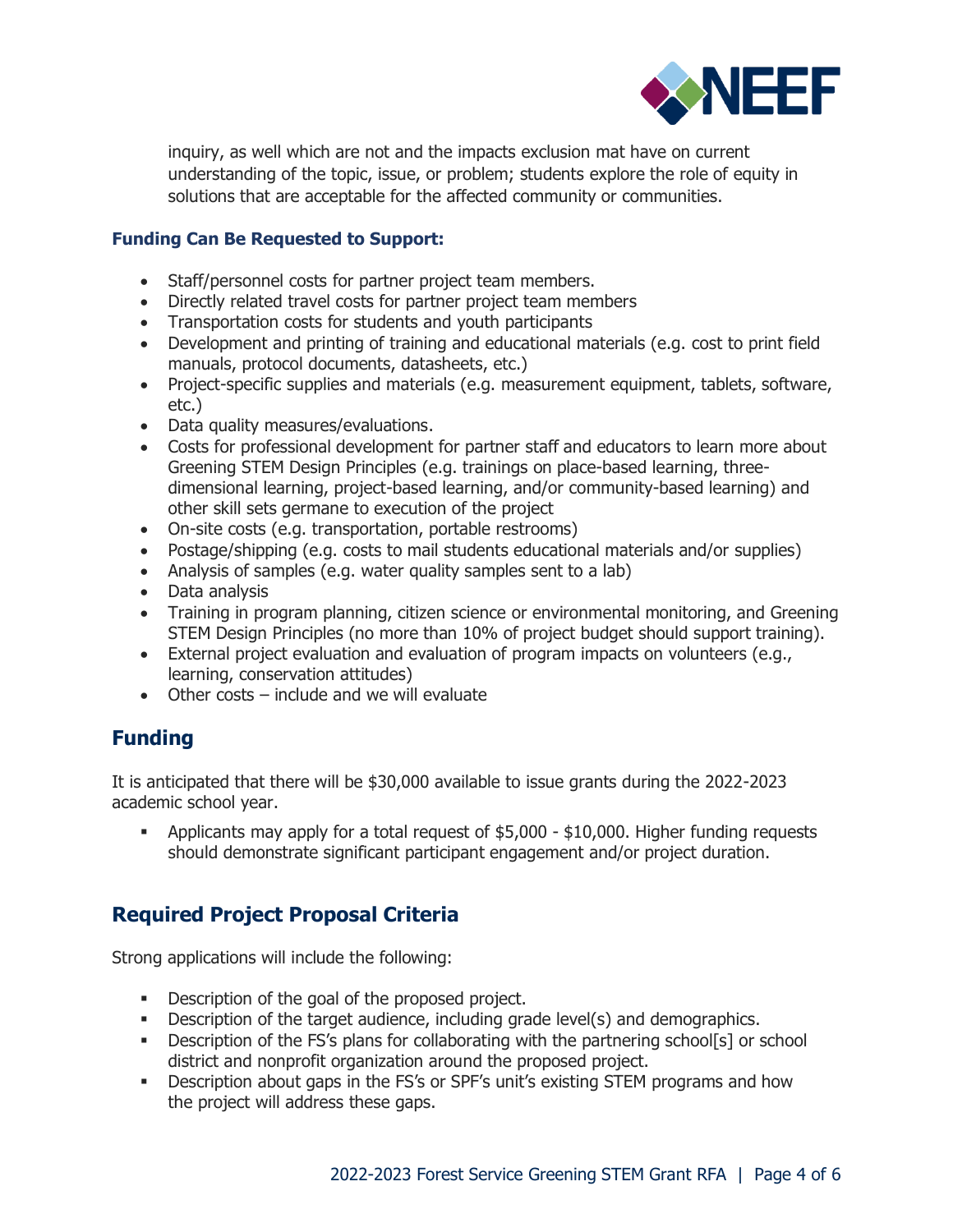

- **•** Description of the citizen science or environmental monitoring project, including what STEM skills students will learn as a result of participating in the project. Please be sure to include:
	- $\circ$  Description of a series of STEM learning activities that will take place during the program.
	- $\circ$  Description of one or more of the pre-field activities that will prepare students for one or more field experiences to be followed by two or more post-field activities.
		- At least one pre-field activity must include a visit (virtual or in-person) to the participating school[s] from an FS and/or SPF representative.
		- Field-based activities must include one or more visits to the FS or SPF site to participate in data collection as part of a citizen science or environmental monitoring project.
		- One of the two or more post-field activities must involve data analysis. Another activity needs to include some type of presentation of the project findings.
- **Description demonstrates a commitment to Greening STEM Design Principles.**
- Optional: Projects may involve classroom activities, out-of-school programs, and after-school programs.
	- $\circ$  Please note: Out-of-school and after-school programs must involve a teacher from the participating school[s], preferably a science teacher, who can steward the Greening STEM project within the school, and champion its practices beyond the scope of the funding. For example: a science teacher who runs an afterschool eco-club or a teacher who offers academicpreparedness and leadership classes afterschool in which students explore social or environmental justice issues.
- **•** Proposed projects must include the following partners:
	- o Forest Service: This includes National Forest System sites, Research & Development stations, as well as agencies managing public lands within the State & Private Forestry network (such as State Forests). Please note that all projects must have a Forest Service lead, including those involving a State & Private Forestry network agency. The Forest Service lead must be involved in the application for the award and the coordination of project activities.
	- $\circ$  Nonprofit Organization Working at the Community Level: May receive and manage funds, as well as provide assistance and support for project activities.
	- o School or School District: Projects must work with middle or high school students. Applications are required to provide a current letter of commitment from the participating school or school district. School districts may receive and manage funds.
- Each project partner must provide the name of a project lead that will be the primary contact person for the project.
	- $\circ$  Please note: The FS Project Lead is the official applicant responsible for the submission of their application, all required documents, and reports.
- A strong preference will be given to projects that:
	- $\circ$  Involve one or more science educators in the participating school[s].
	- o Engage schools or school districts in underserved communities.